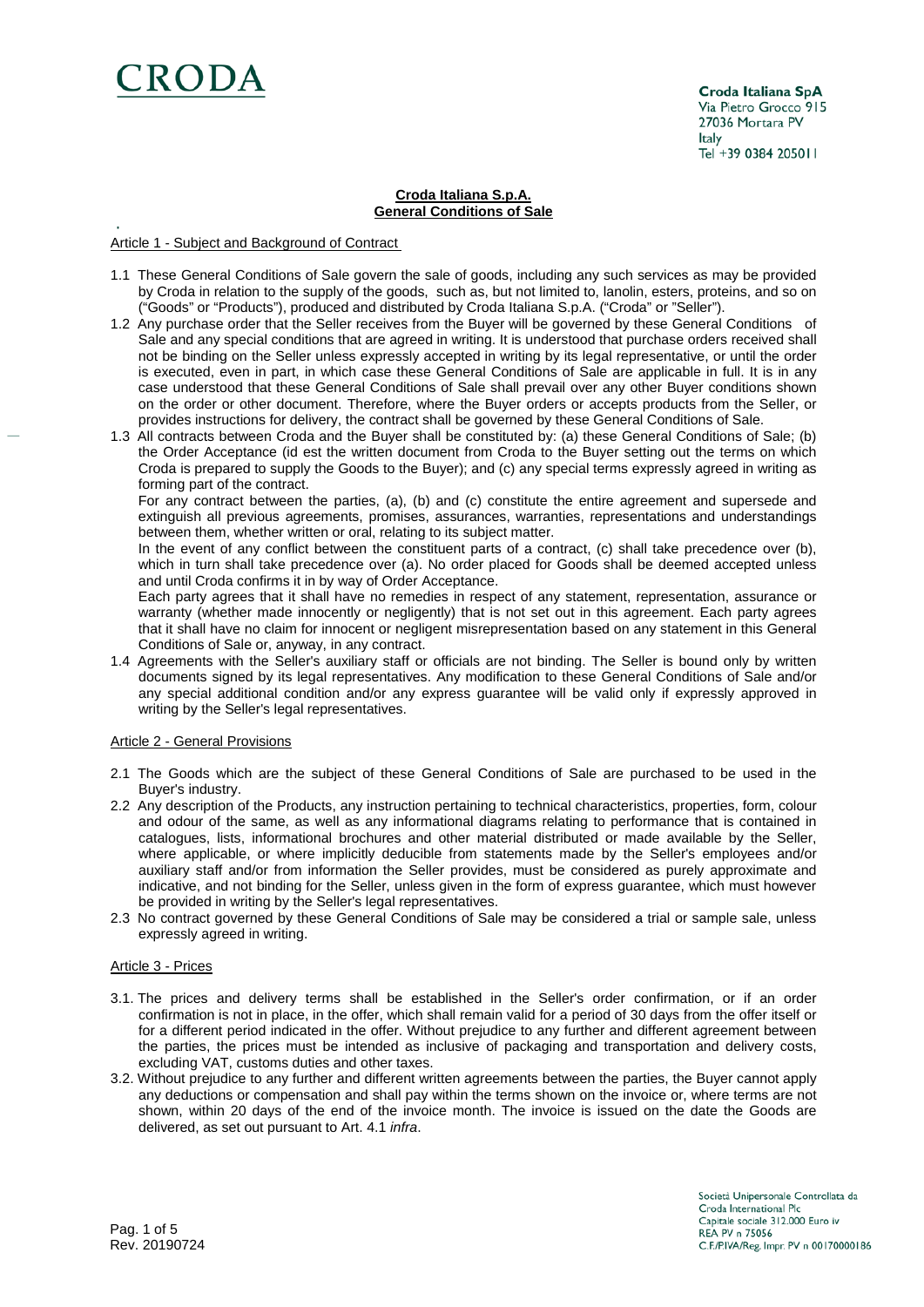3.3. Where, after conclusion of the sale contract, the Buyer requests delivery of the Products by a date earlier than the one agreed, the Seller shall apply an increase in price which shall be communicated to the Buyer by the second working day after the date the request for early delivery was made. The Buyer shall have the right not to accept the increase in price communicated, and in this case the delivery shall take place by the dates originally agreed. Where no increase in price is communicated by the Seller to the Buyer within the said term, delivery of the Products shall take place by the date originally agreed.

# Article 4 - Terms and Delivery Methods and Risk Transfer

- 4.1. Delivery is intended as made on the date when the Goods are delivered to the shipping agent or vehicle selected by the Seller at its exclusive discretion, or, in the case of transportation directly by the Seller, on the date the Goods are delivered to the Buyer's facilities or a different place as agreed by the parties, or in the event the shipping is handled directly by the Buyer, on the date notice is given that the goods are ready for collection, which will be communicated by telephone, fax or e-mail.
- 4.2. From the date the Goods are delivered to the shipper or vehicle, or (in the case of shipping handled directly by the Seller) from the date when the goods are ready to begin transportation, or (in the case of shipping handled directly by the Buyer) from the date notice is given that the goods are ready, the Buyer is responsible for fortuitous or force majeure risks and incidents. Any complaints and interventions by the Seller in regard to the vehicles or shippers are intended as valid also where necessary on behalf of the Buyer. The Seller reserves the right to make divided and/or partial deliveries.
- 4.3. Delivery times shall be considered indicative and not essential for the contract. The Seller shall undertake to comply with the said terms but shall not be held responsible for losses or damages resulting from any noncompliance with the delivery terms indicated, unless the Parties specifically agree to the contrary in writing. Without prejudice to the terms of delivery being purely indicative, if in relation to a delivery Croda has good reason to believe that it will not be able to abide by the terms of delivery, it must - within a reasonable time frame - inform the Buyer of the possibility of a delay, and, where possible, inform the Buyer of the steps to take to reduce the risk and/or extent of the delay. If, despite the Buyer having accepted the steps Croda has suggested to reduce the risk and/or scope of the delay and these steps have been implemented, Croda is still not able to deliver the Goods within a reasonable period of time after the delivery date (a period of one month from the delivery date is considered to be reasonable), the Buyer can - as a sole remedy - communicate in writing to Croda that it no longer wants the delivery of Goods that has been delayed, the only consequence being that Croda will be bound to return any moneys already paid for the Goods in question (save that the Buyer shall be liable to pay for any Goods delivered where delivery was taking place by instalments). Other contracts existing between the Buyer and Croda and, in any case, other deliveries between the parties shall be in no way compromised.
- 4.4. If the Buyer (a) should fail to provide all the instructions and/or documentation needed for the Goods and their delivery or in any case causes or requests a delay in the delivery of the same or (b) should fail to receive in delivery the Goods on the delivery date or delay the unloading over the deadlines specified in the Croda's order confirmation sent to the Buyer (having has object: "Dwell times for loading and unloading"), Croda can (although it is not obliged to), without any prejudice to its other rights, ask the Buyer to pay the costs and expenses (of storage, deposit, transport, dwell time, etc.) incurred as a result of the Buyer's actions.
- 4.5. The Buyer cannot refuse to accept the supply of a quantity of Products that is reasonably approximate to the agreed contract quantity (whether more or less) and, in any case, cannot refuse to accept a deviation of up to +/- 5% of the quantity of Products agreed in the contract.

# Article 5 - Retention of Title - Payment

- 5.1. The Products supplied by Croda will remain its property until payment in full of the corresponding invoices, but the risk of loss shall move to the Buyer at the time of delivery as determined pursuant to art. 4.1 *supra*.
- 5.2. The Buyer shall make the payment in full within the times agreed. The termination date indicated on the invoice is intended as the last date to effectively credit the payment and not to begin the payment process.
- 5.3. In the event of late payment of the price pursuant to art. 5.2 supra, interest on arrears shall become due in the amount set out in art. 5 paragraph 2 of [Italian] Legislative Decree 231/2002. Legal remedies available to the Seller remain however in place.
- 5.4. Without prejudice to any other rights or remedies, Croda may suspend all deliveries if payment is overdue under the contract or such other contract.

### Article 6 - Quality test and Limitation of Liability

- 6.1. The Buyer undertakes to carry out the quality tests indicated in the special conditions that govern individual contracts of sale, as well as any other quality test that is necessary or opportune in regard to the specific use that the Buyer intends to make of the Goods purchased prior to using the Goods in its production processes.
- 6.2. Where the quality tests mentioned in article 6.1 above are not carried out, or they are not carried out with due diligence, the Seller cannot be held in any way responsible for any damage that may derive to the Buyer from use of the Goods, unless in the event of fraud or serious misconduct by the Seller.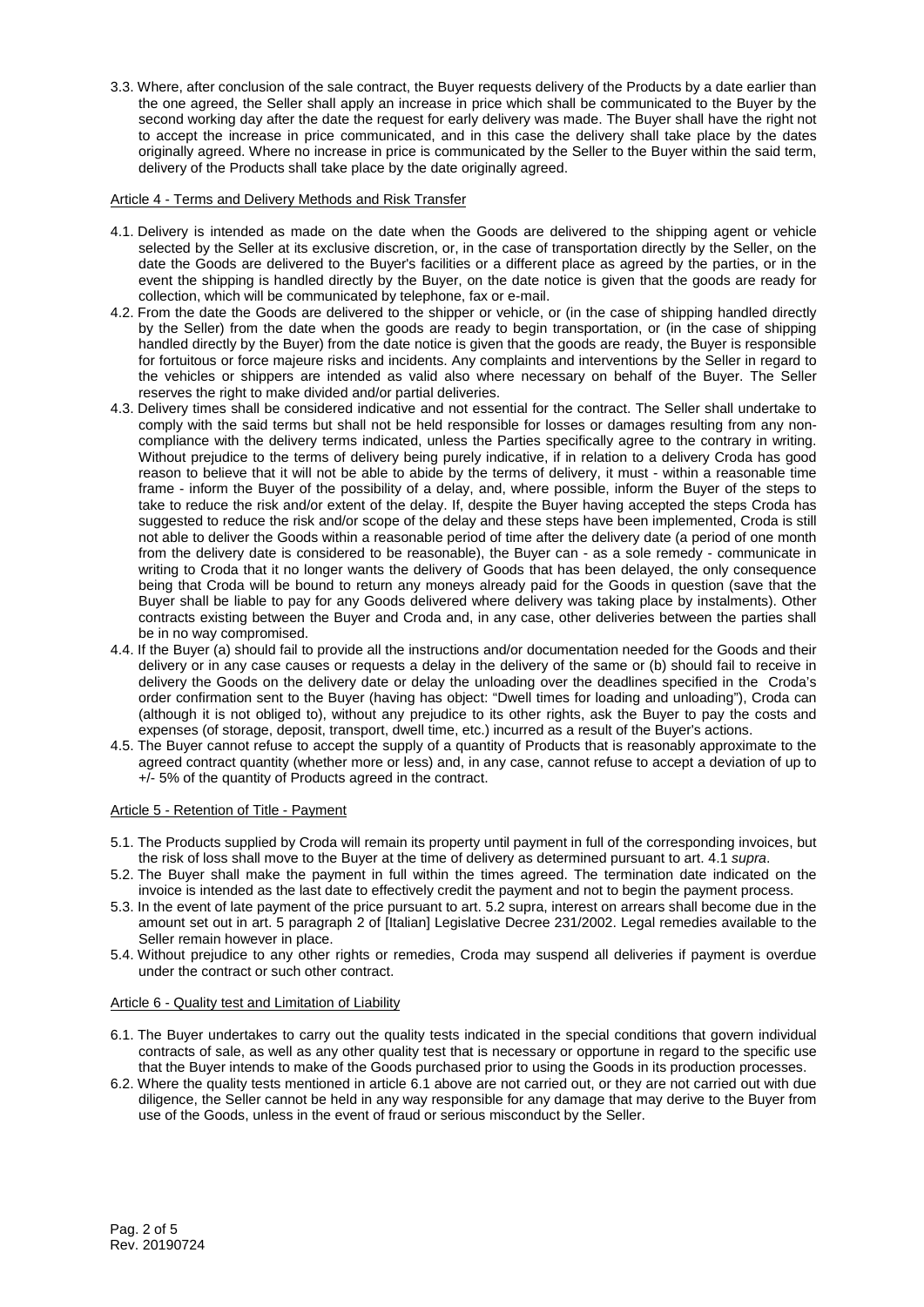# Article 7 - Warranty and Reporting of Defects

- 7.1. Croda warrants that for a period of three months from the date of delivery (or other date expressly specified in writing), the Goods shall comply with the Specifications and any Written Declaration by the Seller and were produced in compliance with all relevant laws and regulations that govern the production of said goods in the European Union. Croda also guarantees that the Goods sold do not violate patent, brand, registered design, or graphic copyright (but no such warranty is given in respect of the use by the Buyer of the Goods after such sale by Croda).
- 7.2. Croda, at its discretion and without charge, shall replace (or repeat the service) or reimburse the price of the Goods that are in violation of the guarantees set out in point 7.1, on the condition that:

(a) the Buyer fully inspects the Goods as soon as reasonably possible after delivery and does not modify the products and does not combine them or place them into the production process when it is aware, or should reasonably be aware, that the said goods violate the guarantees listed in point 7.1;

(b) the Buyer reports violation of the guarantees in writing by and no later than 8 days from becoming aware (or ought reasonably to have become aware) of the same and in any event within three months of delivery pursuant to art. 7.1 *supra*;

(c) the Buyer has used and stored the Goods in compliance with the instructions in the Specifications (id est Croda's standard specification for the Goods or such other specification agreed in writing by Croda); and

(d) the Goods, at Croda's election, are made available to Croda for inspection or returned to Croda at the Buyer's expense.

- 7.3. Any claim by the Buyer must be evidenced in writing with a valuation of claimed losses within 28 days of such notice given under clause 7.2(b).
- 7.4. Except for the provisions indicated in these General Conditions of Sale, all the guarantees (both explicit and implicit) are excluded, and in particular: (a) those relating to satisfactory quality or compliance for a specific use (even if the specific use was communicated by Croda) and (b) those inherent in any aspect relating to the performance, composition or characteristic of the Goods other than those expressly established in the Specifications or in a Written Statement (id est any description, representation, recommendation, statement or warranty relating to the Goods, made in writing and signed by authorised representative of Croda) by the Seller.
- 7.5. The Seller, at its exclusive discretion, may replace the Goods which present defective processing or other defects due to imperfections of the raw material used for the production, or reimburse the price, upon the return of the defective Goods, where the defects are reported within 8 days of being discovered.
- 7.6. In no event may the replacement, reimbursement of price or any compensation for damage be requested for Goods with defects caused by bad or imprudent use, or which are improperly stored, warehoused or transported by the Buyer.

### Article 8 - Limitation of Liability on the Seller

- 8.1. The Seller, however without prejudice to the provisions of article 6.2, shall be liable for any damage caused to the Buyer for defective Goods as long as the defects are reported within 8 days of their discovery and in any event within three months of the date of delivery and, in any case, the maximum aggregate liability of Croda to the Buyer in respect of any contract, whether such liability arises in contract, tort (including negligence) or breach of statutory duty or otherwise shall be limited to the lower of these sums: (a) the aggregate price of all goods purchased by the Buyer from Croda during the six month period ending on the date of delivery of the Goods giving rise to the liability in question ; and  $(b) \in 1,000,000.00$  (euros one million).
- 8.2. Without prejudice to the event of fraud or serious misconduct, the Seller shall under no circumstances including where Croda has been advised of the possibility losses may occur –be liable for:
	- (a) any indirect, special, punitive or consequential loss; and/or
	- (b) any loss of anticipated profit or loss of business (whether direct or indirect); and/ or
	- (c) any third party claims against the Buyer;
	- (d) any damage caused by late delivery;

whether such liability would otherwise arise in contract, tort (including negligence) or breach of statutory duty or otherwise, and anyway any damage to third parties.

- 8.3. In any event, the Seller shall in no event be liable for any damages indirectly caused.
- 8.4. Croda shall not be liable to the Buyer for any breach of any contract or for any loss or damage caused to or suffered by the Buyer as a direct or indirect result of the supply of the Goods by Croda being prevented, restricted, hindered or delayed by reason of any circumstances outside the reasonable control of Croda including, without limitation, acts of God, war, hostilities, riot, fire, explosion, accident, flood, sabotage, lack of adequate fuel, power, raw materials, containers, transportation or labour, strike, lockout or injunction, compliance with laws and regulations and breakage of machinery or apparatus.

### Article 9 - Express Cancellation Clause

9.1. Where the Buyer fails to fulfil payment by the date set for the obligation for payment of the price within the terms agreed as established in art. 5.2, the Seller shall have the right to terminate the contract pursuant to Article 1456 of the [Italian] Civil Code, without however prejudice to other remedies set out in law and compensation for damages.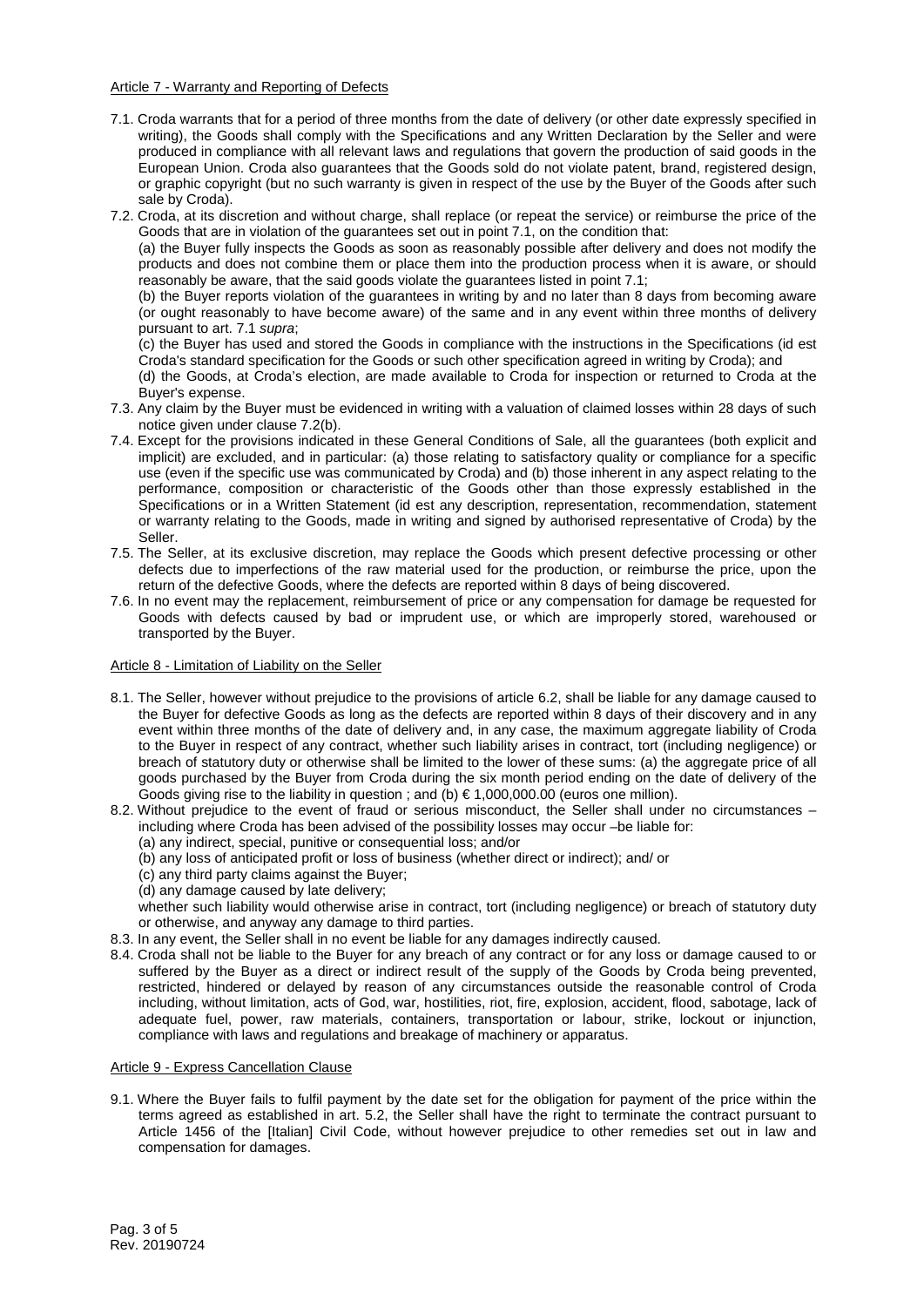#### Article 10 - Changes in the Buyer's Financial Position

- 10.1. Where, after the date of stipulation of the individual contract of sale, changes occur in the buyer's financial position to the point of deeming, in good faith, that it can no longer fulfil its obligations, the Seller may suspend execution of the order until suitable guarantee has been provided, pursuant to and by effect of Article 1461 of the [Italian] Civil Code.
- 10.2. The Buyer shall promptly inform the Seller of any event that may give rise to application of this Article
- 10.3. Failure to communicate shall make the buyer liable for the damages.

### Article 11 - Buyer's Fulfilment Obligation and Limitations on the raising of objections

- 11.1. The execution of the performance fulfilments due by the Buyer and in particular payment of the price may not be suspended or changed for any reason even arising from disputes relating to guarantees or that may arise or where the Buyer brings questions or disputes against the Seller for non-fulfilment or other different reason, in the broadest sense.
- 11.2. No demand or claim can result in raising action or judicial proceedings// against the Seller, not even as counterclaim or exception, without prior payment by the Buyer of the moneys it owes the Seller pursuant to the Seller's invoice.

#### Article 12 - Applicable law and jurisdiction

- 12.1. This contract is governed by Italian law and must be interpreted and executed based on the same.
- 12.2. For any dispute arising or deriving from this contract, or individual sales governed by it, or however associated with it, the Court of Pavia shall have exclusive jurisdiction.

#### Article 13 - Nullity or ineffectiveness of individual clauses

13.1. The Parties express the intention and desire that all clauses of these General Conditions of Sale are and shall remain valid, effective and enforceable to the maximum extent permitted by law. If one or more clauses, or any individual wording of any clause, should be deemed or become, in any measure, invalid, illegal, inefficient or unenforceable, that or those clauses or wordings should be deemed, to that extent, as not being part of the contract so the contract and all other contract clauses shall retain full validity and effectiveness and shall continue in full force and effect.

#### Article 14 - Regulation

- 14.1. The Buyer shall be responsible at its own cost for compliance with all relevant laws and regulations and for obtaining and maintaining any necessary import or export licences, customs clearance, exchange control consent or other authorisations and permits in relation to the purchase of the Goods.
- 14.2. Each of the Buyer and Croda shall comply with any economic sanctions laws, regulations, embargoes or restrictive measures, as amended from time to time ("Sanctions"), administered, enacted or enforced by the United States, the United Nations, the European Union, the UK, Italy any other government under whose jurisdiction the Buyer or Croda operates, and/or the respective governmental institutions and agencies of any of the foregoing responsible for administering, enacting or enforcing Sanctions, including without limitation, the Office of Foreign Assets Control of the US Department of Treasury (OFAC), the United States Department of State, the French Ministers of the Economy, Finances and Industry, the Italian Ministers of the Economy, Finances and Industry and Her Majesty's Treasury (Sanctions Authority). In connection with the performance of the contract, Croda shall not be obliged to supply any Goods where to do so would or may, in its reasonable opinion, be contrary to applicable Sanctions (including where Croda has reason to suspect that any onward supply by the Buyer to a third party may be contrary to applicable Sanctions), irrespective of any authorisation which Croda may be able to obtain or use. Any such refusal by Croda to supply any Goods shall be without prejudice to its other rights under the contract.
- 14.3. The Buyer shall immediately notify Croda if the Buyer or any of its affiliates or any of its or their respective directors, officers, agents or employees or any person acting on behalf of any of them becomes a Restricted Party, that is a person or entity that is listed on, or owned or controlled by a person or entity listed on, any Sanctions List – id est the "Specially Designated Nationals and Blocked Persons" list and Sectoral Sanctions Identification List maintained by OFAC, the Consolidated list of persons, groups and entities subject to EU financial sanctions, the Consolidated List of Financial Sanctions Targets maintained by the UK Treasury or any similar list maintained by, or public announcement of sanctions made by, any other Sanctions Authority – or that is otherwise a target of Sanctions.
- 14.4. If, in the reasonable opinion of Croda, it becomes unlawful for Croda to perform any contract or any party of it under applicable Sanctions (a Sanctions Event), irrespective of any authorisation which Croda may be able to obtain or use, Croda shall be entitled to suspend without any liability whatsoever its performance of any contract or, as applicable, such part of it as may be affected by Sanctions, until such time as it may lawfully re-commence performance.
- 14.5. Without prejudice to any other rights or remedies that Croda may have under the contract or at law (including, as applicable, the right to damages for breach of contract), it shall have the right to terminate the Contract with immediate effect if:
	- (a) it reasonably believes in good faith that the Buyer has breached Clause 14.1, 14.2 or 14.3;